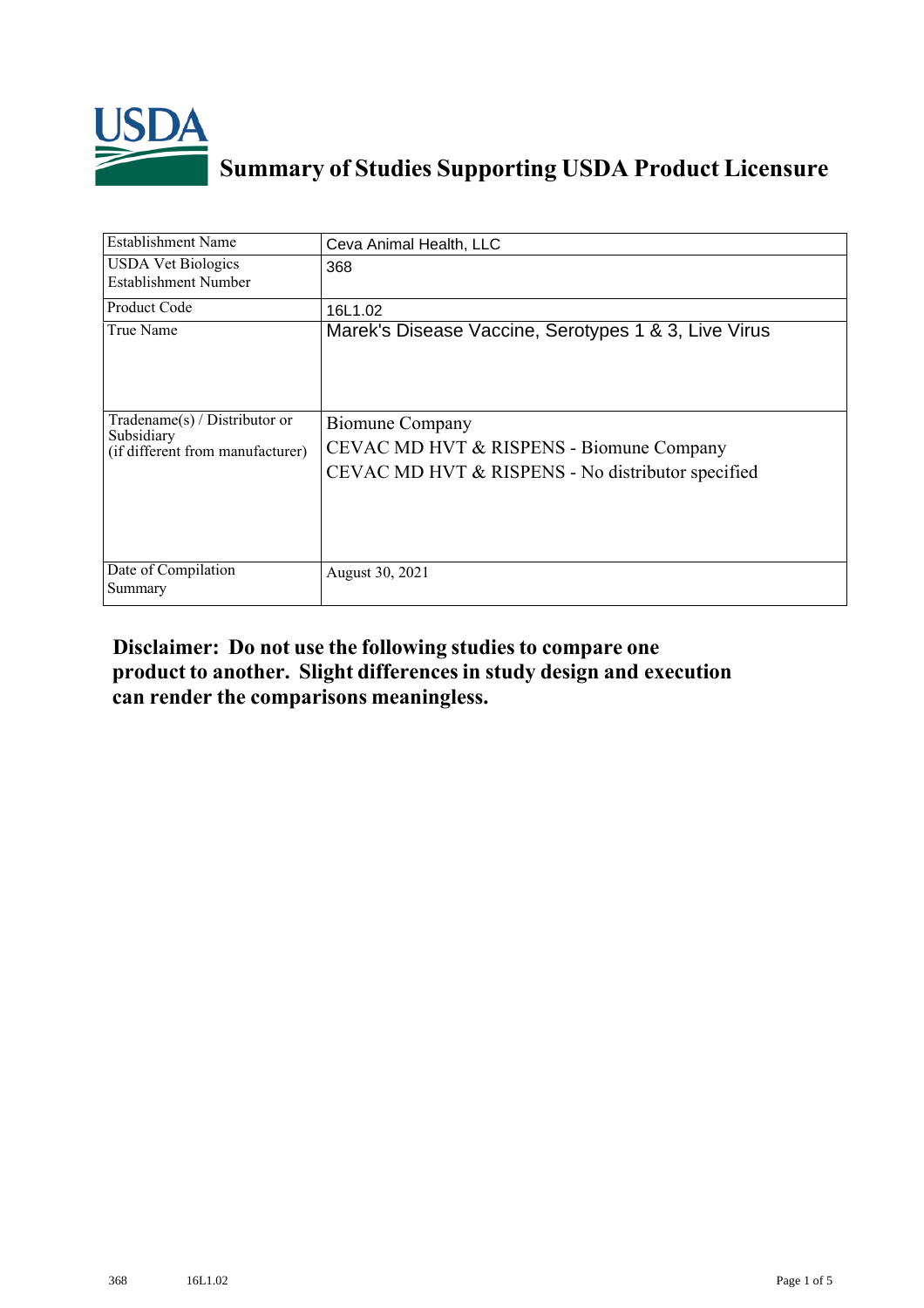| <b>Study Type</b>              | Efficacy                                                                                                                                                                                                                                                                                                                    |
|--------------------------------|-----------------------------------------------------------------------------------------------------------------------------------------------------------------------------------------------------------------------------------------------------------------------------------------------------------------------------|
| <b>Pertaining to</b>           | Marek's Disease Virus (MDV)                                                                                                                                                                                                                                                                                                 |
| <b>Study Purpose</b>           | To demonstrate efficacy against MDV                                                                                                                                                                                                                                                                                         |
| <b>Product Administration</b>  | In ovo route and Subcutaneous route                                                                                                                                                                                                                                                                                         |
| <b>Study Animals</b>           | Chickens                                                                                                                                                                                                                                                                                                                    |
| <b>Challenge Description</b>   |                                                                                                                                                                                                                                                                                                                             |
| <b>Interval observed after</b> |                                                                                                                                                                                                                                                                                                                             |
| challenge                      |                                                                                                                                                                                                                                                                                                                             |
| <b>Results</b>                 | Study data were evaluated by USDA-APHIS prior to product<br>licensure and met regulatory standards for acceptance at the time<br>of submission. No data are published because this study was<br>submitted to USDA-APHIS prior to January 1, 2007, and APHIS<br>only requires publication of data submitted after that date. |
| <b>USDA Approval Date</b>      | March 14, 2002                                                                                                                                                                                                                                                                                                              |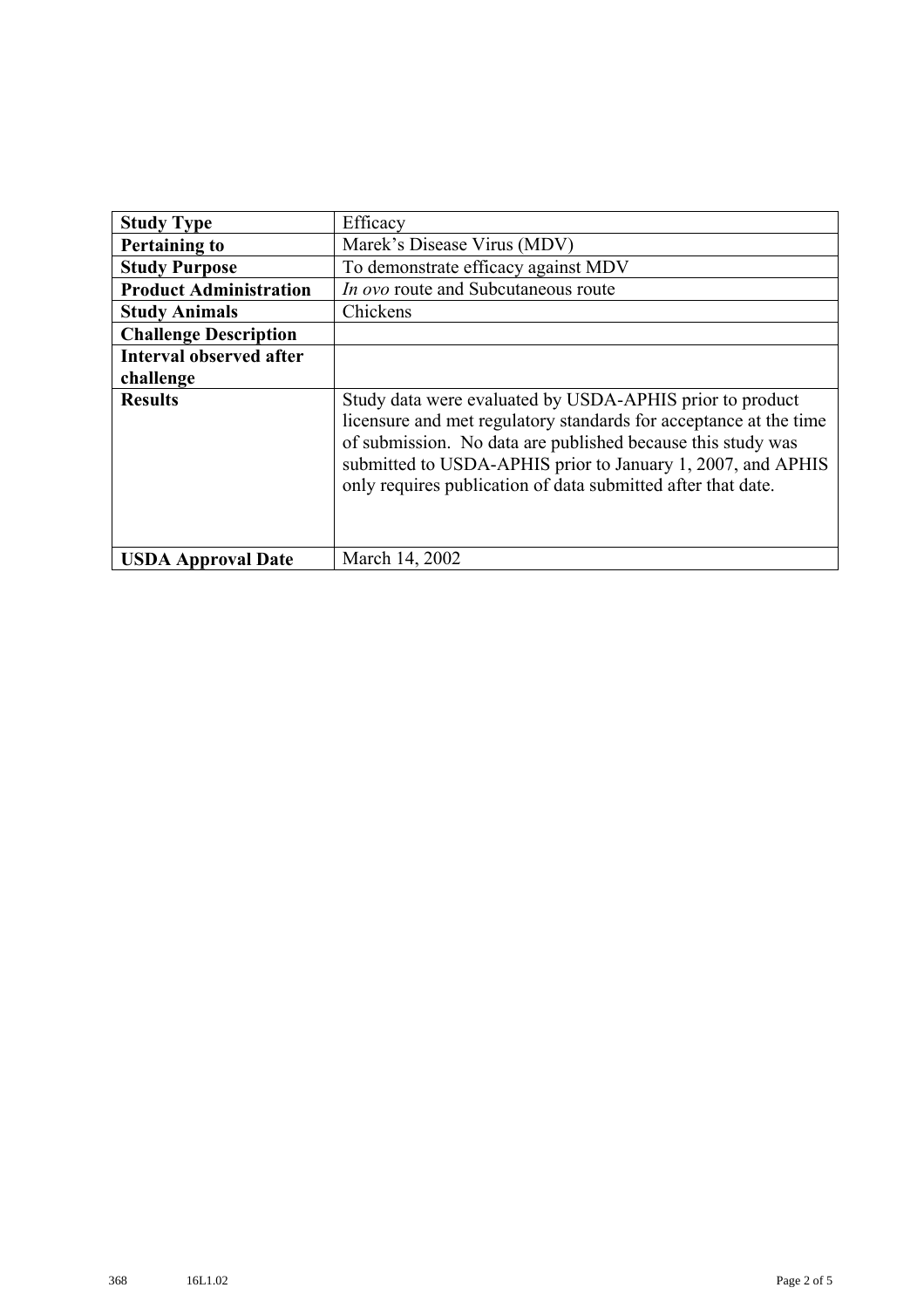| <b>Study Type</b>            | Safety                                            |                                                                                                                            |                 |              |         |  |
|------------------------------|---------------------------------------------------|----------------------------------------------------------------------------------------------------------------------------|-----------------|--------------|---------|--|
| <b>Pertaining to</b>         | ALL                                               |                                                                                                                            |                 |              |         |  |
| <b>Study Purpose</b>         | To demonstrate safety under field conditions      |                                                                                                                            |                 |              |         |  |
| Product                      | One dose by the subcutaneous (SQ) route           |                                                                                                                            |                 |              |         |  |
| <b>Administration</b>        |                                                   |                                                                                                                            |                 |              |         |  |
| <b>Study Animals</b>         | Commercial chicks at day of age at one site       |                                                                                                                            |                 |              |         |  |
| <b>Challenge Description</b> | Not Applicable                                    |                                                                                                                            |                 |              |         |  |
| <b>Interval observed</b>     |                                                   | Commercial chickens were observed daily through 21 days of age.                                                            |                 |              |         |  |
| <b>Results</b>               |                                                   |                                                                                                                            |                 |              |         |  |
|                              | <b>Mortality</b><br>Number of<br><b>Treatment</b> |                                                                                                                            |                 |              |         |  |
|                              |                                                   |                                                                                                                            |                 |              |         |  |
|                              | Location                                          | Group                                                                                                                      | <b>Chickens</b> | <b>Total</b> | Percent |  |
|                              |                                                   | Vaccinate                                                                                                                  | 25,800          | 331          | 1.28%   |  |
|                              | 1                                                 | Control*                                                                                                                   | 25,800          | 688          | 2.67%   |  |
|                              |                                                   | *Other commercially available vaccine                                                                                      |                 |              |         |  |
|                              | Raw data found below.                             | No adverse reactions or clinical signs of Marek's disease were noted<br>in either group during post-challenge observation. |                 |              |         |  |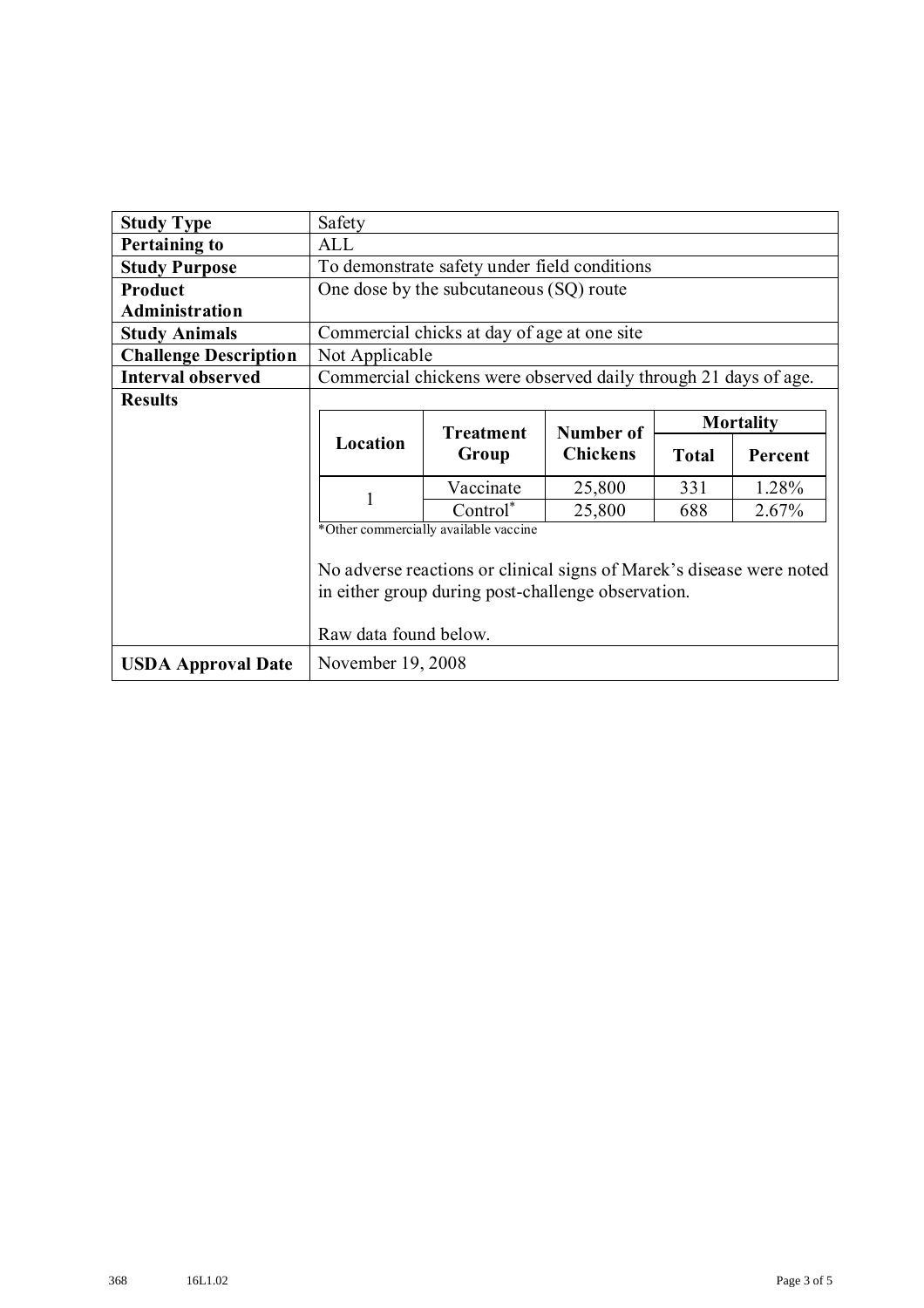| <b>Study Type</b>              | Safety                                                                                                                                               |                                                                   |                           |             |  |  |
|--------------------------------|------------------------------------------------------------------------------------------------------------------------------------------------------|-------------------------------------------------------------------|---------------------------|-------------|--|--|
| <b>Pertaining to</b>           | <b>ALL</b>                                                                                                                                           |                                                                   |                           |             |  |  |
| <b>Study Purpose</b>           | To demonstrate safety under field conditions                                                                                                         |                                                                   |                           |             |  |  |
| <b>Product Administration</b>  | One dose administered via the subcutaneous (SQ) route                                                                                                |                                                                   |                           |             |  |  |
| <b>Study Animals</b>           | Commercial chicks at day of age                                                                                                                      |                                                                   |                           |             |  |  |
| <b>Challenge Description</b>   | Not Applicable                                                                                                                                       |                                                                   |                           |             |  |  |
| <b>Interval observed after</b> | No challenge. Animals were observed daily for 21 days for                                                                                            |                                                                   |                           |             |  |  |
| challenge                      |                                                                                                                                                      | clinical signs of Marek's disease, adverse events, and mortality. |                           |             |  |  |
| <b>Results</b>                 |                                                                                                                                                      |                                                                   |                           |             |  |  |
|                                | Location                                                                                                                                             | Treatment                                                         | Number of<br><b>Birds</b> | % Mortality |  |  |
|                                |                                                                                                                                                      | <b>SQ Vaccinate</b>                                               | 25,800                    | 1.28        |  |  |
|                                | 1                                                                                                                                                    | Control                                                           | 25,800                    | 2.67        |  |  |
|                                | $\overline{2}$                                                                                                                                       | <b>SQ Vaccinate</b>                                               | 13,000                    | 1.27        |  |  |
|                                |                                                                                                                                                      | Control                                                           | 13,000                    | 1.51        |  |  |
|                                | 3                                                                                                                                                    | <b>SQ Vaccinate</b>                                               | 20,907                    | 3.01        |  |  |
|                                | Control<br>20,778<br>4.62<br>No adverse reactions or clinical signs of Marek's disease were<br>noted in any group during post-challenge observation. |                                                                   |                           |             |  |  |
|                                |                                                                                                                                                      |                                                                   |                           |             |  |  |
| <b>USDA Approval Date</b>      | October 8, 2009                                                                                                                                      |                                                                   |                           |             |  |  |